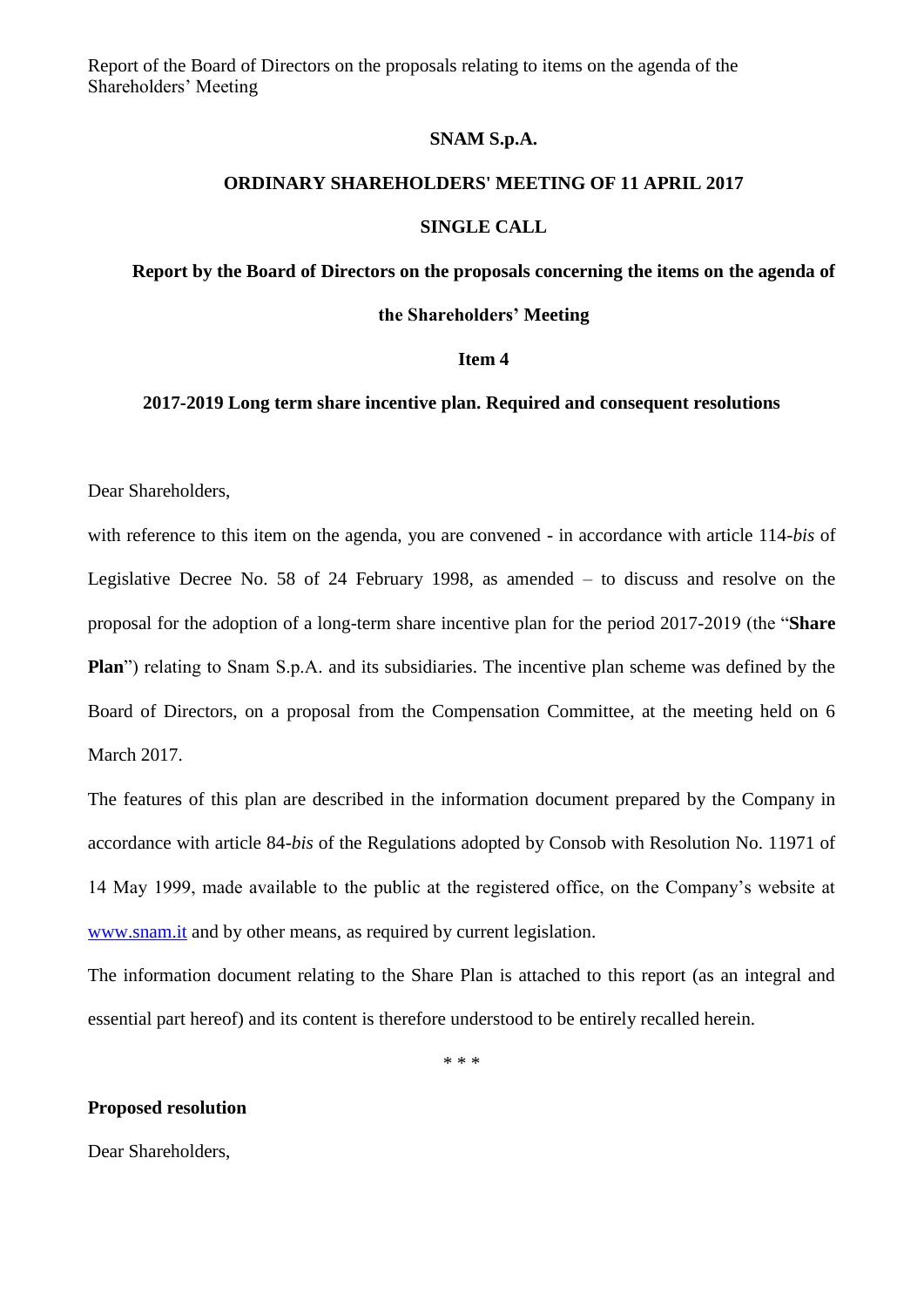Report of the Board of Directors on the proposals relating to items on the agenda of the Shareholders' Meeting

if you agree with the proposal we have made to you, we submit the following proposed resolution for your approval:

# **RESOLUTION**

"*The Shareholders' Meeting of Snam S.p.A., meeting in an ordinary session:*

- *having acknowledged the proposal made by the Board of Directors; and*
- *having examined the information document prepared by the Board of Directors in accordance with article 84-bis of the Issuer Regulation,*

## *resolves*

- *- to approve, in accordance with and for the purposes of article 114-bis of the CLF , approving of its motivations, the 2017-2019 Long Term Share Incentive Plan, under the terms and conditions stated in the Information Document attached to the Board of Directors' explanatory report,*
- *- to grant the Board of Directors and/or on its behalf the Chief Executive Officer, with express power to sub-delegate, all the necessary and appropriate powers to ensure the full and complete implementation of the aforesaid 2017-2019 Long Term Share Incentive Plan, including through individuals appointed for this purpose, including (by way of example only) powers to:* 
	- *award the annual allocation of the incentive to the CEO;*
	- *draw up and approve the regulations for each annual award and make the amendments and/or additions to it that are deemed necessary;*
	- *identify the beneficiaries based on the criteria established;*
	- *determine any other terms and conditions required for the implementation of the 2017- 2019 Long Term Share Incentive Plan, provided that it does not conflict with the terms of this resolution; and*